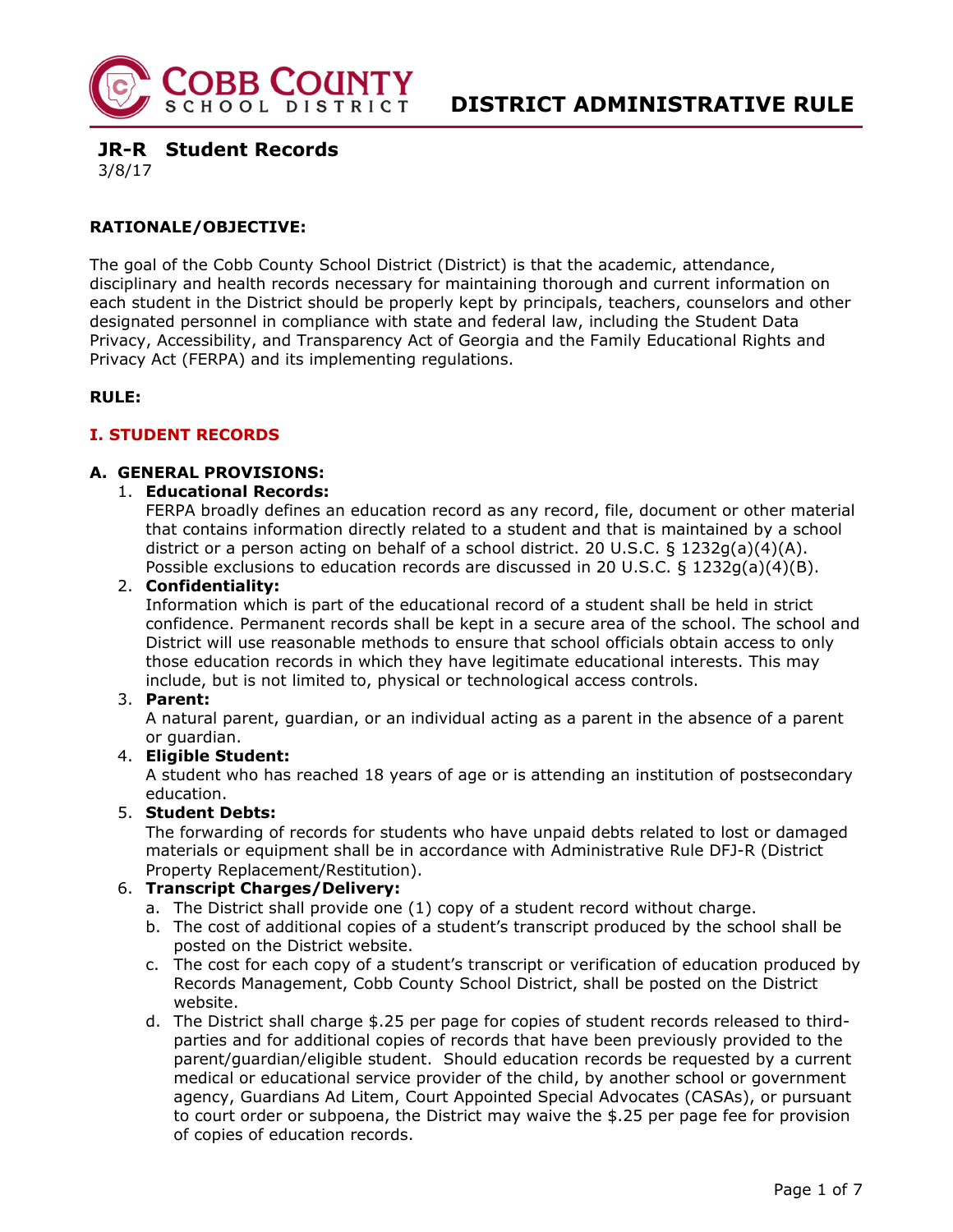e. Official transcripts may be requested via an online request program, the last school attended or the District's Records Management Office. Transcripts may be picked up at the school or Records Management Office, mailed to the post-secondary school or to other agencies upon direction of the parent/eligible (former or current) student, or electronically released to colleges using GAcollege 411 or online transcript request program. The official transcript that is picked up or mailed will be:

(1) Sealed in an envelope with a signature or stamp to secure confidentiality; and (2) Signed for in the guidance office by the receiving individual.

f. Students who wish to release transcripts to colleges using GAcollege411 must first set up a student account. All requests for electronic release may be completed by following the directions contained in www.gacollege411.org or the online transcript request program.

# 7. **Records Custodians:**

The following is a list of the type of records that the District maintains, their locations, and their custodians:

| <b>TYPES OF RECORDS</b>                                                                                                 | <b>LOCATION OF RECORDS</b>                                                       | <b>RECORD CUSTODIAN</b>                                     |
|-------------------------------------------------------------------------------------------------------------------------|----------------------------------------------------------------------------------|-------------------------------------------------------------|
| Active Student Records:<br>Current students and students<br>having withdrawn or<br>graduated for less than two<br>years | Most recent school attended                                                      | Principal                                                   |
| Inactive Student Records:<br>Former students (Students<br>withdrawn or having<br>graduated for more than two<br>years)  | Records Management Center<br>6975 Cobb International Blyd.<br>Kennesaw, GA 30152 | Office of Records<br>Management                             |
| Discipline Records                                                                                                      | School Administrative Office                                                     | Principal                                                   |
| <b>Special Education Records</b><br>Psychological Records<br><b>Special Test Records</b>                                | Office of Special Student Services<br>514 Glover Street<br>Marietta, GA 30060    | Assistant Superintendent<br>for Special Student<br>Services |
| <b>School Transportation Records</b>                                                                                    | School Bus Garage                                                                | Director of School<br>Transportation                        |

## 8. **District Records Center:**

The Records Center maintains records, including transcripts, of students who have graduated or withdrawn from the District as required by Georgia Records Retention schedules. To obtain records from the Records Center:

- a. Complete an online transcript request located on the District website (http://www.cobbk12.org/aboutccsd/records/).
- b. A student making a request for his/her own records must be an eligible student;
- c. Parents/Guardians may obtain or authorize the release of education records, including a transcript, for students under the age of 18.
- d. The individual requesting the record may be required to provide a government issued photo ID (e.g. driver's license, passport, etc).

## **B. ACTIVE STUDENT RECORDS:**

An active student record shall be established for all students entering the District:

- 1. It shall be the responsibility of the personnel registering the student to acquire the necessary releases to obtain a student's record (Administrative Rule JBC-R [School Admissions/Withdrawals]).
- 2. The Principal should designate the school personnel responsible for creating and/or updating the active student record.
- 3. The record should be written legibly in black ink and corrected appropriately: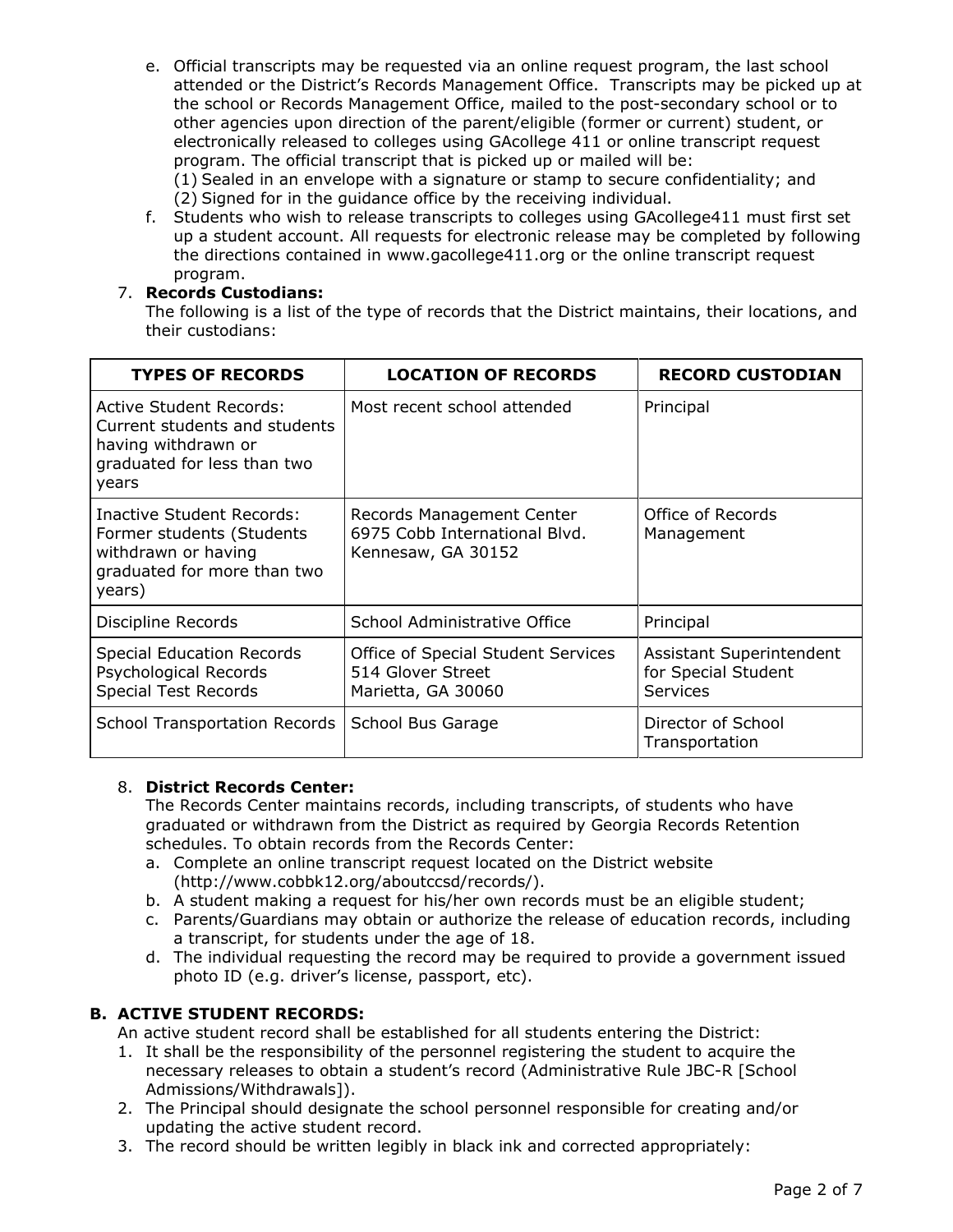- a. Entries should be dark enough to be copied clearly on a standard bond paper copy machine.
- b. If a mistake is made in recording information, the error must be corrected so that the record does not give the appearance that it has been altered by unauthorized persons.

## 4. **Required Information:**

Information recorded must include the following:

- a. Personal information (Student's full legal name only and date of birth);
- b. Immunization record;
- c. Indication of administrative placement or retention in grades K-8;
- d. Standardized test information;
- e. Grade levels for each school year;
- f. Date of withdrawal; for "no shows," indicate with "N/S 20" ;

## g. **Graduation:**

- (1) Date of graduation;
- (2) Rank in class and grade point average for graduation;
- (3) Records of students who meet the requirements to graduate from the District but receive their diploma from another school system will reflect that the student is a graduate. The record should be marked with the following statement: "Graduation requirements met (date). Diploma received from (name of school or school system, city, and state and country, if the diploma is awarded by an agency in a foreign country)."

## h. **Withdrawals**:

#### See Part II below.

## 5. **Challenge of Contents:**

Parents/guardians/eligible students may challenge the contents of their/their child's education records and request corrections if they feel entries on the records are inaccurate, misleading, or otherwise in violation of the privacy rights of the student. However, a properly recorded grade or score may not be challenged for the purpose of having it changed to a different grade. (Please note that this challenge process is separate from that outlined in Section E, below regarding student data privacy.) The review procedure for challenging entries is as follows:

#### a. **Step I:**

When a parent/guardian/eligible student wishes to challenge entries on a record, the request shall be submitted to the Principal of the school in which the student is or has been enrolled. The Principal or designee shall investigate the complaint and endeavor to settle the matter.

## b. **Step II:**

If the conflict is not resolved at the school level, the complaining party must submit a request in writing to the appropriate Leadership and Learning Assistant Superintendent for a hearing by a review board within ten (10) business days of receiving a response from the local school Principal or designee. This hearing should be held within twenty (20) business days of receipt of the request. The parents/guardians/eligible students shall be given reasonable notification of the date, place, and time of the hearing. The complaining parties will have a full and fair opportunity to present evidence, and may be represented by a person of their choice, at their expense.

- (1) The review board consists of the following people who shall be disinterested parties:
	- (a) The Superintendent, or designee;
	- (b) The Assistant Superintendent, Teaching and Learning or designee; and
	- (c) The Leadership and Learning Assistant Superintendent for the school from which the request originates.
- (2) A summary of the evidence and reason for the decision of the review board shall be given in writing to the concerned parties. This should be provided no more than ten (10) business days after the date of the hearing. The decision shall be based solely on the evidence presented at the hearing and shall include a summary of the evidence and the reason(s) for the decision.
- (3) The parents/guardians/eligible students may disagree with the review board's decision and have the right to issue a written statement to be placed in the student's record stating the reasons for disagreement. This statement will be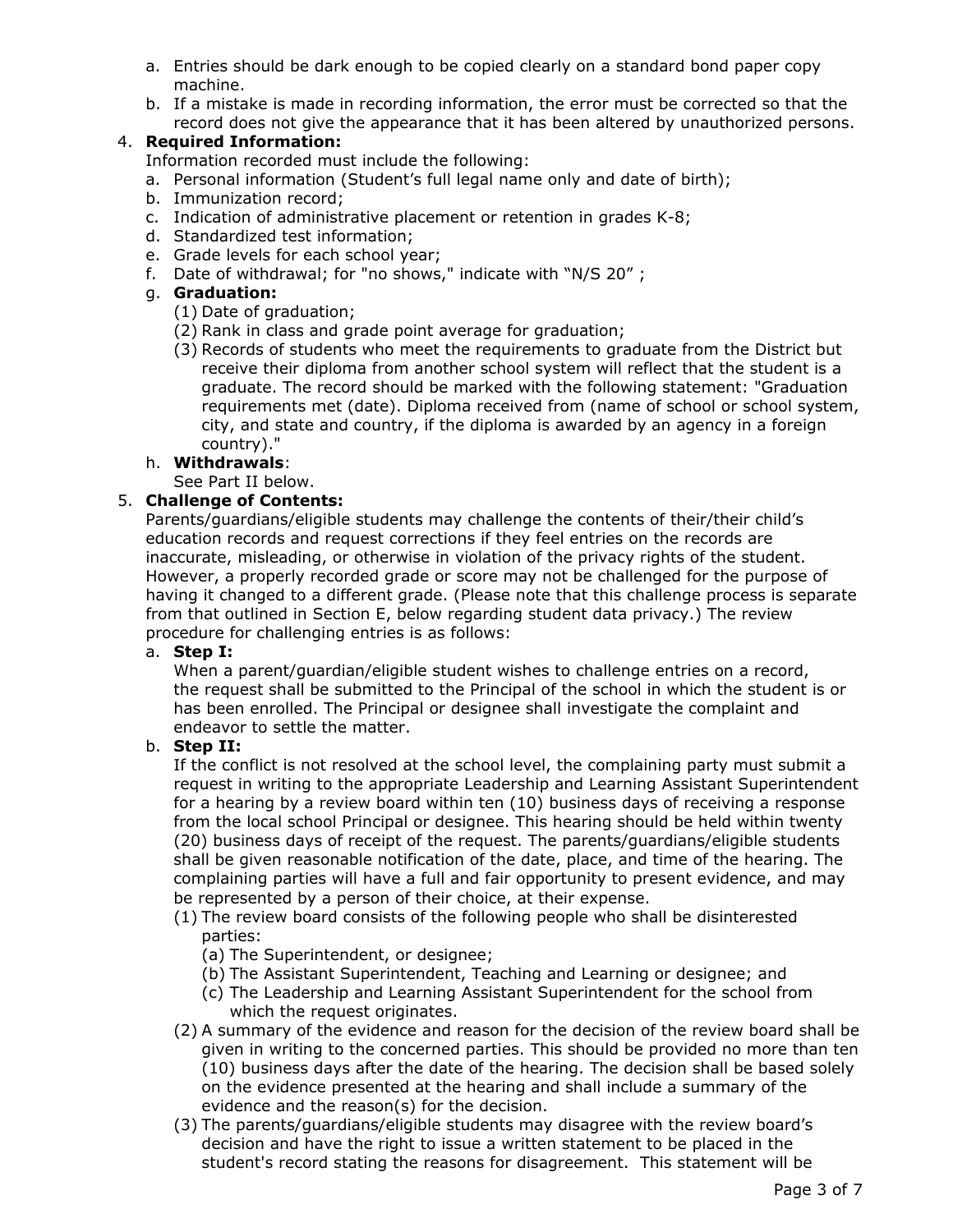maintained as long as the record is maintained and will be disclosed when the school or District discloses the portion of the record to which the statement relates.

# **C. PROCEDURES FOR ACCESSING RECORDS:**

The following procedures will be used for granting access to student records and other confidential information pursuant to the Family Educational Rights and Privacy Act:

# 1. **Record of Access:**

- A record of access shall be maintained for each educational record file:
- a. The record of access shall indicate who has accessed the education record and the purpose of their access as required by FERPA.
- b. This requirement does not apply to access by:
	- (1) Parents/guardians/eligible students;
	- (2) An authorized school official;
	- (3) A party with written consent from the parent/guardian/eligible student;
	- (4) A party seeking directory information as available pursuant to the annual FERPA Notification; or
	- (5) A party seeking or receiving records as directed by a federal grand jury or other law enforcement subpoena if the issuing court has ordered that the existence of the contents of the subpoena or the information furnished in response to the subpoena not be disclosed.

## 2. **Parent/Guardian/Student Access:**

In compliance with FERPA, parents/guardians/eligible students shall be given access to the records of the student including the permanent records, attendance register, discipline records and results of any individual testing which might have been given. A student who is emancipated, 18 years old or attending a post-secondary school will have access to his/her own records. Form JR-3 (Parent/Guardian Request for Education Records) may be used.

- a. Records may be inspected by parents or eligible students within a reasonable length of time after the request, but in no case later than forty-five (45) days after the request is made.
- b. An appointment should be made with the Principal or counselor to review records. If the records are at the Records Center, the appointment should be made with the Staff Assistant in Records Management.
- c. Requests for interpretation of psychological reports shall be made to the Psychological Services Department.
- d. The District will not provide a parent/guardian/eligible student a copy of standardized test questions or test protocols.

## 3. **Non-Custodial Parent Access:**

Parents who are not the physical or legal custodian of a minor student, or who do not have primary physical or legal custody, may have access to educational records and information if his/her parental rights are not terminated or his/her rights to access to educational records and information has not been restricted in some manner by legal authority. In these cases, school may contact the primary physical and legal custodian to inform the parent of the request. (see Administrative Rule JC[1]-R)

#### 4. **Disclosure to Individuals/Agencies Other than Parents/Guardians/Eligible Students/Non-Custodial Parents:**

**NOTE:** A correctly executed written request and/or release or a lawfully issued and enforceable court order or subpoena is generally required before a transcript or information may be released to any agency or individual other than the parent/guardian/eligible student.

## a. **Exceptions:**

Upon receipt of a correctly executed written request, copies of student records may be disclosed without the written consent of the parent/guardian/eligible student pursuant to the annual FERPA Notification.

# **D. NOTIFICATION REQUIREMENTS:**

## 1. **Student Directory Information:**

a. Public Notice shall be given to inform parents/guardians/eligible students when student directory information is to be released.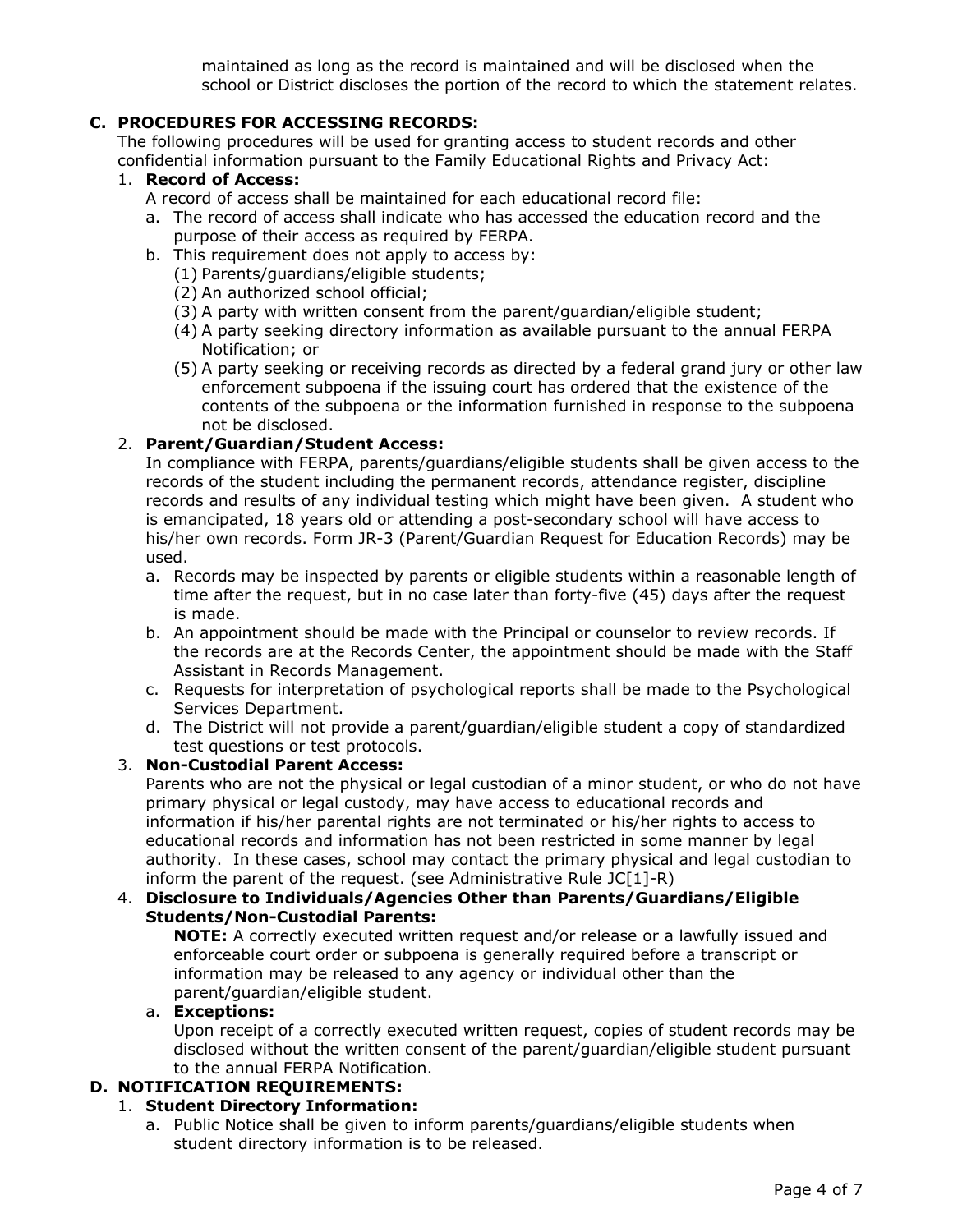## b. *Family Information Guide:*

Parents/guardians/eligible students will be notified of their rights under FERPA annually by publication in the District's *Family Information Guide*. The *Guide* is provided to every student on the first day of school each year or when the student enrolls (Form JCDA-3 [Receipt of the *Family Information Guide*]).

# **E. STUDENT DATA PRIVACY COMPLAINT PROCEDURES:**

The Student Data Privacy, Accessibility, and Transparency Act of Georgia is designed to ensure student data is kept private and secure from unauthorized access. Any parent/guardian/eligible student ("Complainant") may file a complaint if that individual believes and alleges that a possible violation of rights under the federal or state privacy and security laws has occurred.

## 1. **Complainant:**

- a. All complaints regarding an alleged violation of data privacy must be submitted by the Complainant on Form JR-9 (Student Data Privacy Complaint Form). The Form is available online or will be provided to Complainant upon request within three business days.
- b. Form JR-9 should be submitted to the Chief Accountability and Research Officer.

## 2. **District Response:**

- a. Upon receiving the completed complaint form, the Chief Accountability and Research Officer or designee should mark it with the date of receipt.
- b. A written response should be provided to the Complainant by the office of the Chief Accountability and Research Officer within ten (10) business days of receipt of complaint.

## 3. **The Superintendent:**

- a. Should the complaint not be resolved with the office of the Chief Accountability and Research Officer, the Complainant may file an appeal with the Superintendent within ten (10) days of receiving the written response.
	- (1) The appeal should include a copy of the original Student Data Privacy Complaint Form (Form JR-9) as well as the written response from the office of the Chief Accountability and Research Officer.
	- (2) The appeal should also include a written statement regarding the reason(s) for the additional appeal.
- b. A written response should be provided to the Complainant by the Superintendent or designee within twenty (20) business days of the receipt of the appeal.

#### 4. **The Board of Education:**

- a. Should the complaint not be resolved with the Superintendent or designee, the Complainant may file an appeal for a final decision with the Board of Education within ten (10) business days of receiving the Superintendent's or designee's written response.
- b. The final appeal may be submitted to the Office of the Superintendent for the scheduling of board review.
	- (1) The final appeal should include:
		- (a) A copy of the original Student Data Privacy Complaint Form (Form JR-9);
		- (b) A copy of the written response from the office of the Chief Accountability and Research Officer;
		- (c) A copy of the written statement regarding the reason(s) for the appeal to the Superintendent;
		- (d) A copy of the Superintendent's or designee's written response; and
		- (e) A written statement regarding the reason(s) for the final appeal to the Board of Education.
- c. The Board of Education will render a final decision regarding the complaint and notify the complainant in writing within ten (10) business days of receiving the request for appeal.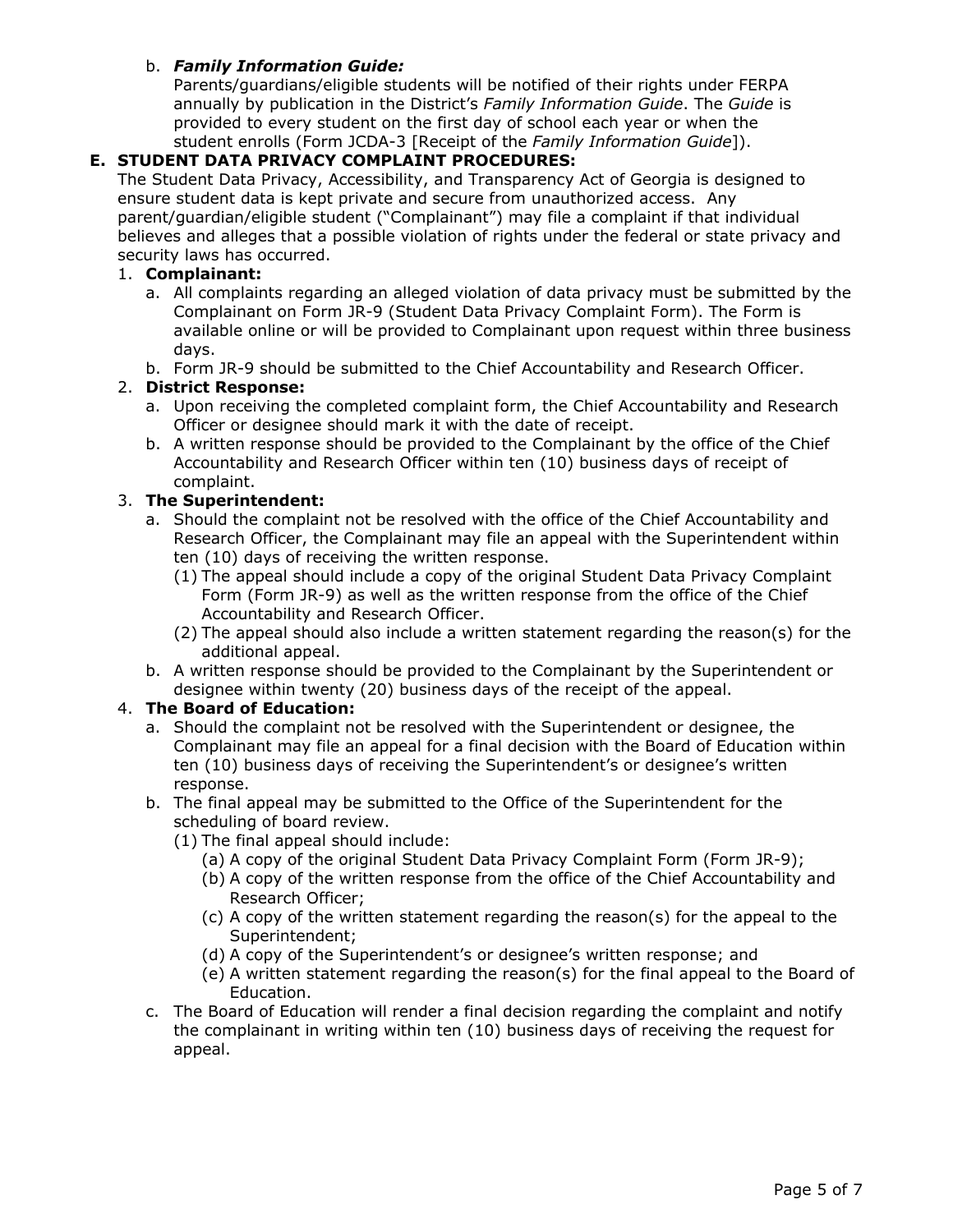## **II. TRANSFER/ARTICULATION OF ACTIVE STUDENT RECORDS**

# **A. PROCEDURES FOR TRANSFERRING INDIVIDUAL RECORDS:**

## 1. **In-District Transfer of Records:**

- a. Upon receiving a request (Form JBC-8 [Authorization to Release Records]) for an active student record from within the District, a school should send the record immediately.
- b. Under no conditions should the record be transferred by any student or his/her parent/guardian.
- c. Transfer within the District should be made through school mail.
- d. When transferring records within the system, sending schools should use Form JR-4 (Transfer of Active Student Record Within District) to maintain a record of where all records were transferred.

## 2. **Out-of-District Transfer of Records:**

- a. The active records of a student who withdraws to go to another school system should be kept in an inactive file in the school in accordance with the provisions of the District's Records Management Handbook.
- b. Upon receiving a request from another school system for a student's cumulative record, elementary, middle and high schools should make copies to send as transcripts.

## **B. ARTICULATION OF RECORDS BETWEEN LEVELS:**

The following procedures should be used in the preparation of elementary school records for transfer to middle school and middle school records for transfer to high school:

- 1. It is the responsibility of the local school administrator or designee (certified by Georgia Professional Standards Commission) to deliver to the appropriate school the active student records for students enrolled for the following school year.
- 2. Time of delivery of records needs to be mutually arranged by personnel at each school. It will be necessary for the local school administrators or professionally certified designees to:
	- a. Make an appointment to meet with a professionally certified person, the principal or designee, at each receiving school; and
	- b. Check each student's record to verify compliance and accuracy.

### 3. **Checklist for Cumulative Record:**

Form JR-5 (Checklist for Cumulative Active Student Record, should be used to verify the contents of each cumulative record before the record is transferred. A completed Form JR-5 is to be placed as the first page inside each permanent record.

# 4. **Records Transfer:**

Procedures for transferring rising sixth grade records:

- a. It is the responsibility of the sending school to deliver the records to the receiving school.
- b. Should the receiving school have records in the fall of a student who did not enroll, these records should be returned to the feeder school where they are kept in accordance with the provisions of the District's "Records Management Handbook.

### c. **Preparation of Records for Transfer:**  Records should be prepared for transfer in accordance with the provisions of the District's Records Management Handbook.

## **C. INACTIVE STUDENT RECORDS RETENTION PREPARATION:**

Procedures for preparing the records of withdrawals and graduates:

- 1. It is the responsibility of the school to properly prepare the records for retention
- 2. No items should be purged from the student record until the school received instruction from the Office of Records Management.
- 3. Should the receiving school have records in the fall of a student who did not enroll as preregistered, these records should be returned to the feeder school where they are kept in accordance with the provisions of the District Records Management Handbook.